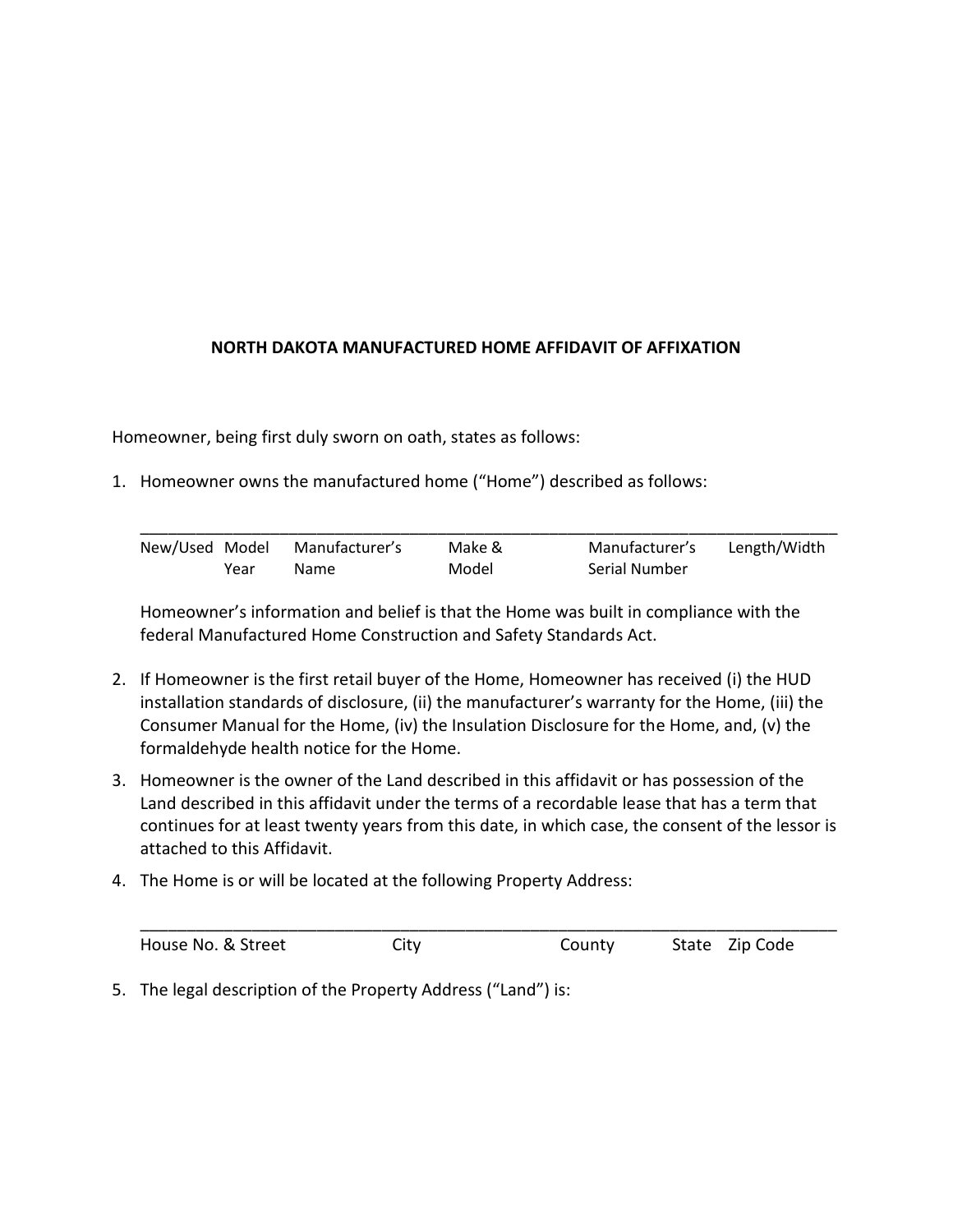- 6. The Home [ ] is [ ] will be anchored to the Land by attachment to a permanent foundation, in accordance with applicable federal, state and local building codes and manufacturer's specifications, and permanently connected to appropriate residential utilities such as water, gas, electricity and sewer. Homeowner intends for the Home to be a permanent improvement to the Land and real property under North Dakota law.
- 7. As a permanent improvement to the Land, the Home is to be assessed and taxed as real property under North Dakota law.
- 8. The full consideration paid for the Home before its affixation to the Land is \$\_\_\_\_\_\_\_\_\_\_\_\_\_\_\_\_.
- 9. If Homeowner is the owner of the Land, any future conveyance or financing of the Home and the Land will be a single transaction.
- 10. Homeowner has obtained or will obtain all permits and certifications required by governmental authorities.
- 11. Homeowner is not aware of (i) any claim, lien, encumbrance, affecting the Home, (ii) any facts or information known to the Homeowner that could reasonably affect the validity of the title of the Home or the existence or non-existence of security interests in it, except as follows:

\_\_\_\_\_\_\_\_\_\_\_\_\_\_\_\_\_\_\_\_\_\_\_\_\_\_\_\_\_\_\_\_\_\_\_\_\_\_\_\_\_\_\_\_\_\_\_\_\_\_\_\_\_\_\_\_\_\_\_\_\_\_\_\_\_\_\_\_\_\_\_

- 12. Mark one of the following:
	- a. \_\_\_ The Home is not covered by a certificate of title. The original manufacturer's certificate of origin, issued on (date)\_\_\_\_\_\_\_\_\_\_\_\_\_\_\_\_\_\_\_\_ manufacturer's serial no. The same variable was and duly endorsed to Homeowner is annexed to this Affidavit and will be surrendered to the department of transportation.
	- b. The Home is not covered by a certificate of title. After diligent search and inquiry, Homeowner is unable to produce the original manufacturer's certificate of origin for the Home. Homeowner will apply to the North Dakota Department of Transportation for a confirmation of conversion of the Home to real property.
	- c. The Home is covered by certificate of title no.  $\qquad \qquad$  , issued on \_\_\_\_\_\_\_\_\_\_\_\_\_\_\_\_\_\_. Homeowner will surrender the title to the North Dakota Department of Transportation.
	- d. The Home is covered by a certificate of title. After diligent search and inquiry, Homeowner is unable to produce the certificate of title for the Home. Homeowner will apply to the North Dakota department of transportation for confirmation of the conversion of the Home to real property.

IN WITNESS WHEREOF, Homeowner has executed this Affidavit in my presence and in the presence of the undersigned witnesses on this \_\_\_\_ day of \_\_\_\_\_\_\_\_\_\_\_\_\_\_\_, 20\_\_\_.